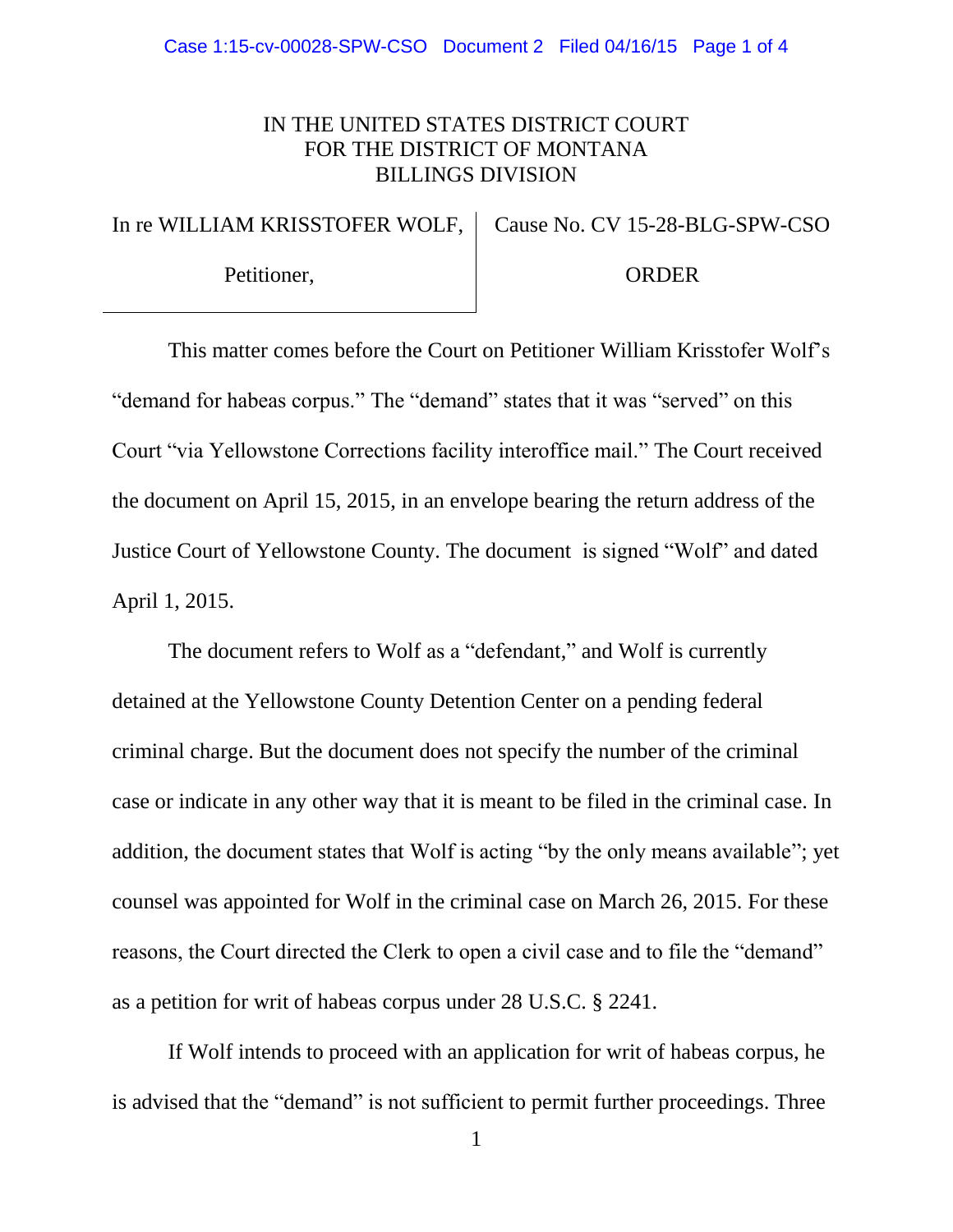defects must be remedied.

l

First, Wolf did not pay the filing fee of \$5.00 or file a motion to proceed in forma pauperis. If he intends to proceed with this matter, he must do so. 28 U.S.C.  $§ 1914(a), (c).$ 

Second, Wolf evidently intends that someone to whom he has given power of attorney should "travel to this Honorable Court to speak in [Wolf's] behalf." But "[i]n all courts of the United States, the parties may plead and conduct their own causes *personally* or *by counsel*." 28 U.S.C. § 1654 (emphasis added); *see also* Judiciary Act of 1789, § 35, 1 Stat. 73, 92 (1789). Consequently, "[a]ny individual acting without an attorney must appear personally and may not delegate that duty to any other person who is not a member of the bar of this Court." D. Mont. L.R. 83.8(a); *see also United States v. Kelley*, 539 F.2d 1199, 1201-03 (9th Cir. 1976). Wolf's "attorney-in-fact" has no authority to represent Wolf in any proceeding in federal court; only an attorney at law may do that. Therefore, in order to act on Wolf's behalf in court, Wolf's attorney-in-fact must appear through a duly qualified attorney who is admitted to the bar of this Court.<sup>1</sup> Alternatively, Wolf

<sup>&</sup>lt;sup>1</sup> The case Wolf cites, *Whitmore v. Arkansas*, 495 U.S. 149 (1990), *see* Pet. (Doc. 1) at 1, is a "next-friend" case. A petition for writ of habeas corpus was filed not by the prisoner whose death sentence was challenged, Russell Gene Simmons, but by another capital prisoner purporting to act on his own and Simmons' behalf, James Whitmore. The Supreme Court's opinion addressed the required elements of next-friend standing and concluded Whitmore did not meet them and so could not petition on behalf of Simmons. The Court did not speak to the issue of representation by an attorney at law versus self-representation, which is the issue here. It is worth noting, however, that Whitmore did not litigate the case personally. He appeared through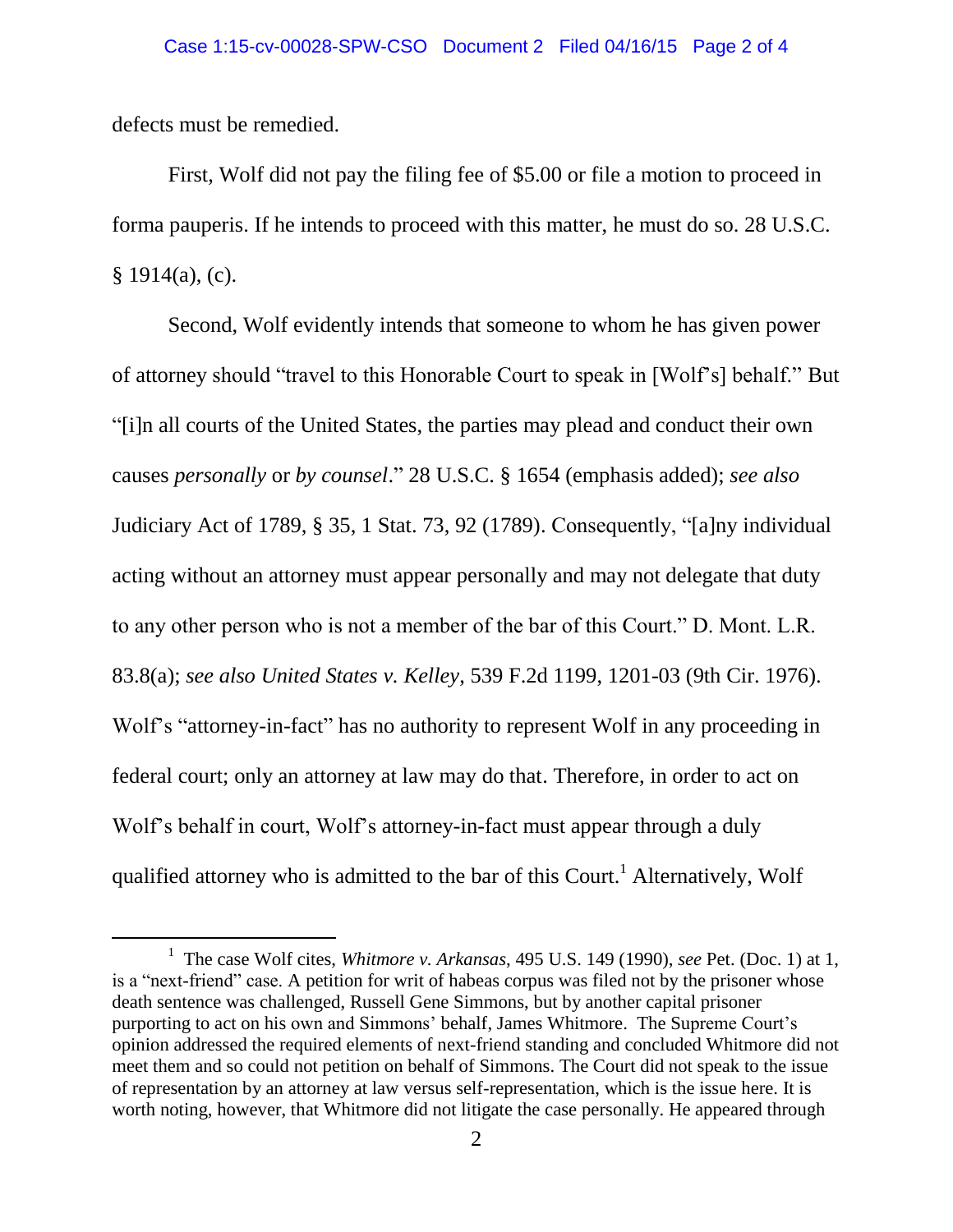may litigate this matter pro se, or he may appear through duly qualified and admitted counsel without an attorney-in-fact. Those are the only three options.

Third, the "demand for habeas corpus" does not set forth any allegations of fact. "[T]he essence of habeas corpus is an attack by a person in custody upon the legality of that custody." *Preiser v. Rodriguez*, 411 U.S. 475, 484 (1973). Wolf cannot mount such an attack until he alleges facts he believes demonstrate that he is in custody in violation of the Constitution, laws, or treaties of the United States. 28 U.S.C. §§ 2241(c)(3), 2242. If Wolf intends to proceed, he must submit an amended petition alleging such facts and explaining why his custody violates the law.

If Wolf intended to seek a detention hearing in the criminal case that is pending against him, he should discuss this with his attorney, who can file a motion for a detention hearing under the criminal case number, CR 15-20-MJ-BLG-CSO. If Wolf wishes to file the motion on his own, the Court will then need to consider the motion and decide whether to entertain the motion from Wolf personally, notwithstanding his representation by counsel. But the rule that an attorney-in-fact may not act for Wolf in court applies in all federal cases, civil or criminal. *Kelley*, 539 F.2d at 1201-03. Moreover, in the criminal case, Wolf's attorney-in-fact can play no role at all. Wolf is the person charged.

l

counsel. *See, e.g.*, *Whitmore*, 493 U.S. 804, 804 (1989); *Simmons v. State*, 766 S.W.2d 423, 424 (Ark. 1989) (per curiam).